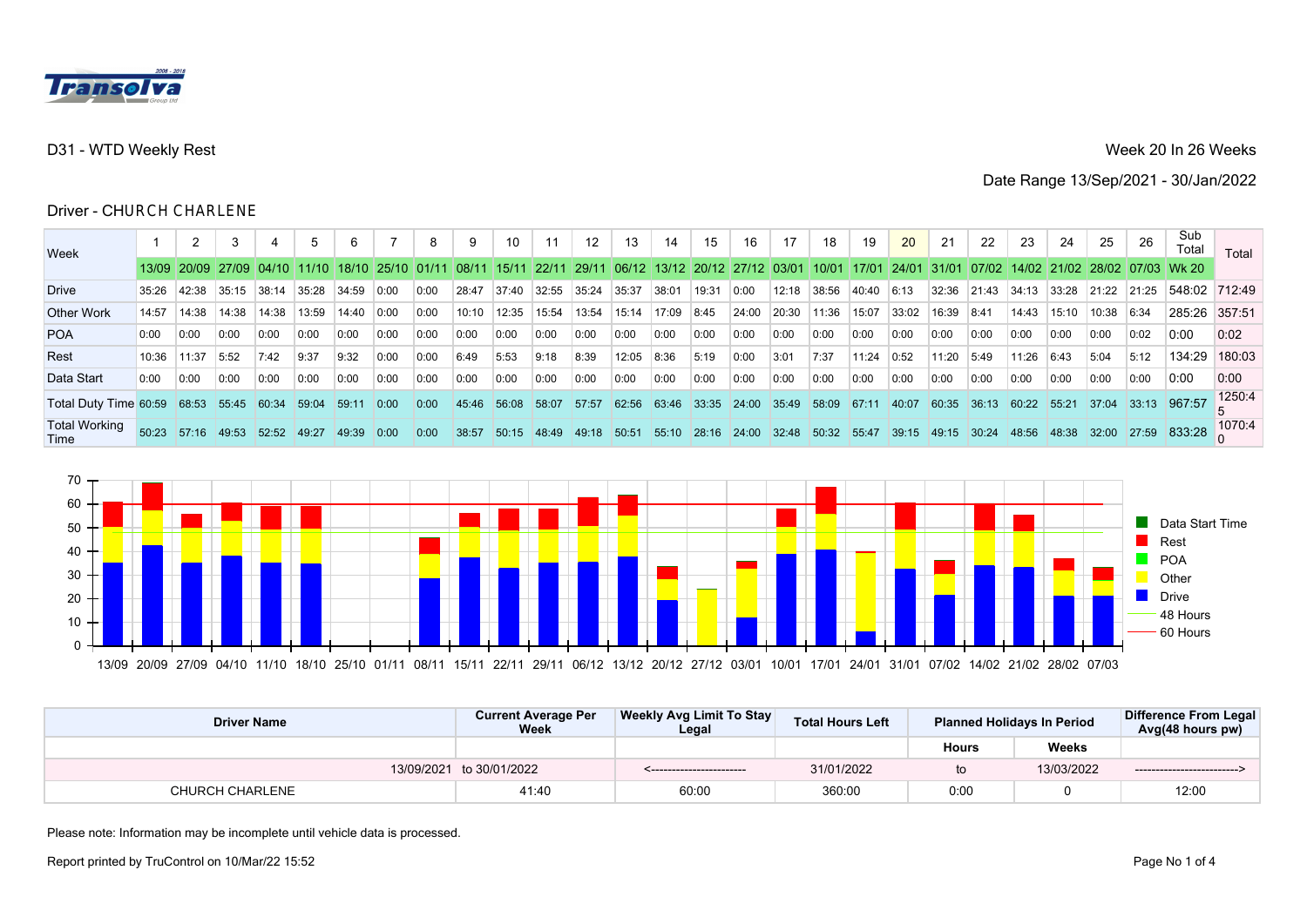

## Week 20 In 26 Weeks

Date Range 13/Sep/2021 - 30/Jan/2022

#### **Driver - RODNEY** WAYNE DAVID

| <b>Week</b>                  |       | 2     |                               |       |       |       |                       |       | 9      | 10    |       | 12    | 13          | 14                                                                    | 15           | 16            | 17     | 18    |       | <b>20</b>    | 21     | 22     | 23    | 24    | 25         | 26    | Sub<br>Total                         | Total                           |
|------------------------------|-------|-------|-------------------------------|-------|-------|-------|-----------------------|-------|--------|-------|-------|-------|-------------|-----------------------------------------------------------------------|--------------|---------------|--------|-------|-------|--------------|--------|--------|-------|-------|------------|-------|--------------------------------------|---------------------------------|
|                              |       |       | 13/09 20/09 27/09 04/10 11/10 |       |       |       | 18/10   25/10   01/11 |       | 108/11 |       |       |       |             | 15/11   22/11   29/11   06/12   13/12   20/12   27/12   03/01   10/01 |              |               |        |       | 17/01 | 124/01131/01 |        |        |       |       |            |       | 107/02114/02121/02128/02107/031Wk 20 |                                 |
| Drive                        | 35:31 | 18:40 | 13:31                         | 30:24 | 13:37 | 12:47 | 16:35                 | 9:35  | 15:23  | 7:09  | 14:40 | 12:03 | 15:17       | 15:12                                                                 | 10:48        | 0:00          | 19:55  | 15:14 | 13:24 | 28:15        | 27:02  | 18:26  | 11:07 | 26:12 | 16:10 9:38 |       | 318:00 426:35                        |                                 |
| <b>Other Work</b>            | 6:32  | 9:16  | 4:26                          | 7:38  | 6:52  | 5:55  | 5:42                  | 6:16  | 7:39   | 9:09  | 9:05  | 7:22  | 8:21        | 9:38                                                                  | 3:57         | 24:00         | 11:41  | 8:12  | 11:10 | 7:18         | 6:22   | 6:48   | 3:42  | 3:52  | 6:06       | 1:37  | 170:09 198:36                        |                                 |
| <b>POA</b>                   | 0:00  | 0:02  | 0:00                          | 0:00  | 0:00  | 0:00  | 0:00                  | 0:00  | 0:00   | 0:00  | 0:00  | 0:00  | 0:00        | 0:00                                                                  | 0:00         | 0:00          | 0:00   | 0:00  | 0:00  | 0:00         | 0:00   | 0:00   | 0:00  | 0:00  | 0:00       | 0:00  | 0:02                                 | 0:02                            |
| Rest                         | 22:19 | 17:32 | 21:56                         | 15:17 | 26:21 | 19:49 | 24:58                 | 30:26 | 33:49  | 28:19 | 33:51 | 31:43 | 27:52 32:05 |                                                                       | $13:12$ 0:00 |               | 16:34  | 38:48 | 33:19 | 17:51        | 16:03  | 22:05  | 14:26 | 14:01 | 20:56      | 8:39  | 486:01                               | 582:11                          |
| Data Start                   | 0:00  | 0:00  | 0:00                          | 0:00  | 0:00  | 0:00  | 0:00                  | 0:00  | 0:00   | 0:00  | 0:00  | 0:00  | 0:00        | 0:00                                                                  | 0:00         | 0:00          | 0:00   | 0:00  | 0:00  | 0:00         | 0:00   | 0:00   | 0:00  | 0:00  | 0:00       | 0:00  | 0:00                                 | 0:00                            |
| Total Duty Time 64:22 45:30  |       |       | 39:53 53:19 46:50 38:31 47:15 |       |       |       |                       | 46:17 | 156:51 | 44:37 |       |       |             | 57:36 51:08 51:30 56:55 27:57                                         |              | $24:00$ 48:10 |        | 62:14 | 57:53 | 53:24        | 149:27 | 147:19 | 29:15 |       |            |       |                                      | 44:05 43:12 19:54 974:12 1207:2 |
| <b>Total Working</b><br>Time | 42.03 | 27:56 | 17:57                         | 38:02 | 20:29 | 18:42 | 122:17                | 15:51 | 23:02  | 16:18 | 23:45 | 19:25 | 23:38       | 24:50                                                                 | 14:45        | 24:00         | 131:36 | 23:26 | 24:34 | 35:33        | 33:24  | 25:14  | 14:49 | 30:04 | 22:16      | 11:15 | 488.09                               | 625.11                          |



| <b>Driver Name</b> | <b>Current Average Per</b><br><b>Week</b> | Weekly Avg Limit To Stay<br>Legal | <b>Total Hours Left</b> |              | <b>Planned Holidays In Period</b> | Difference From Legal<br>Avg(48 hours pw) |
|--------------------|-------------------------------------------|-----------------------------------|-------------------------|--------------|-----------------------------------|-------------------------------------------|
|                    |                                           |                                   |                         | <b>Hours</b> | <b>Weeks</b>                      |                                           |
|                    | 13/09/2021 to 30/01/2022                  | _________________________         | 31/01/2022              | to           | 13/03/2022                        | --------------------------                |
| RODNEY WAYNE DAVID | 24:24                                     | 60:00                             | 360:00                  | 0:00         |                                   | 12:00                                     |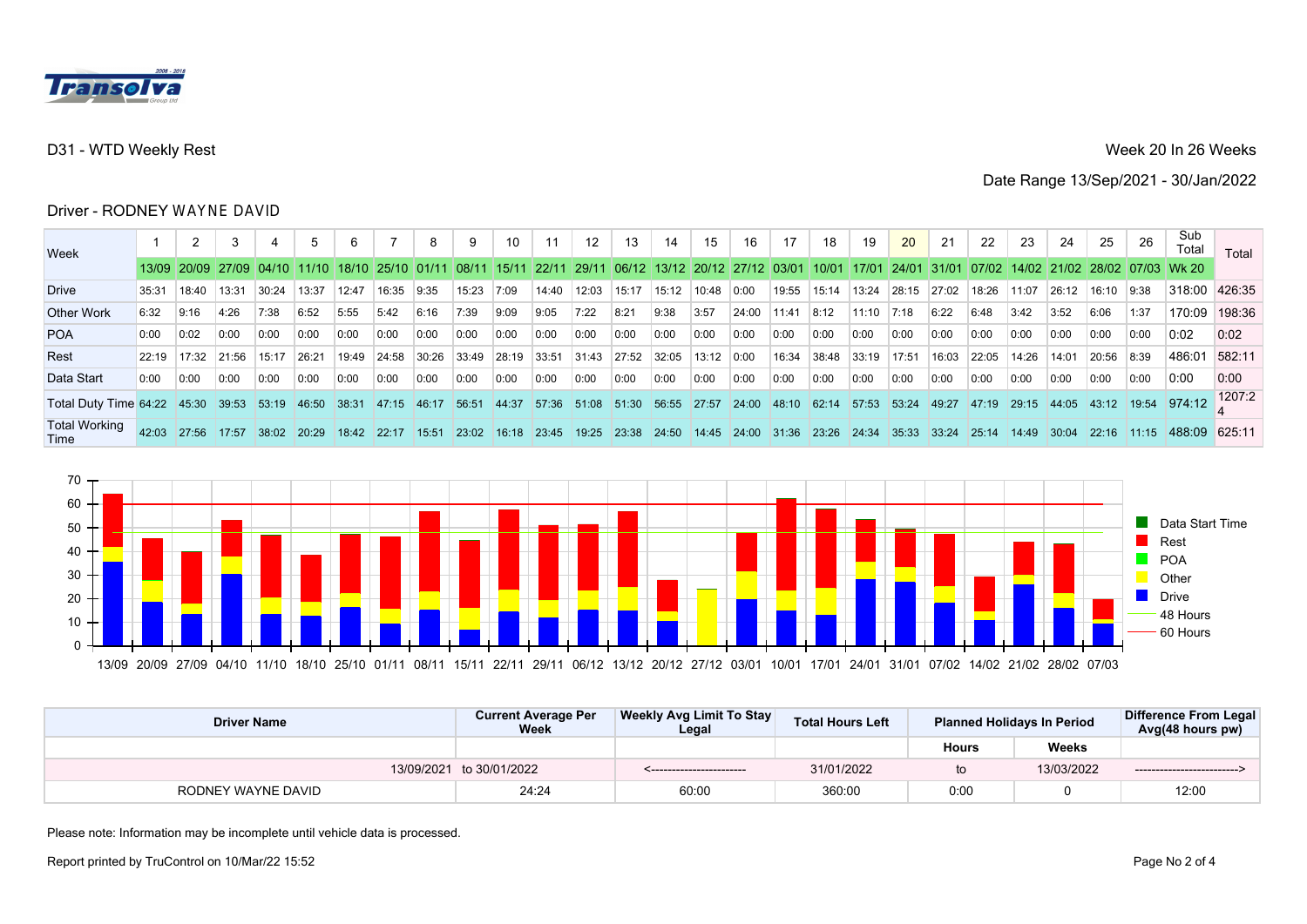

## Week 20 In 26 Weeks

Date Range 13/Sep/2021 - 30/Jan/2022

#### Driver - BREST GEORGE

| <b>Week</b>                                                        |            | 2      |                                                       |       |       |        |                      |       | 9     | 10                | 11          | 12    | 13            | 14                                                    | 15          | 16    | 17    | 18          | 19     | <b>20</b> | 21    | 22         | 23    | 24    | 25                              | 26   | Sub<br>Total                                    | Total         |
|--------------------------------------------------------------------|------------|--------|-------------------------------------------------------|-------|-------|--------|----------------------|-------|-------|-------------------|-------------|-------|---------------|-------------------------------------------------------|-------------|-------|-------|-------------|--------|-----------|-------|------------|-------|-------|---------------------------------|------|-------------------------------------------------|---------------|
|                                                                    |            |        | 13/09 20/09 27/09 04/10 11/10 18/10 25/10 01/11 08/11 |       |       |        |                      |       |       |                   |             |       |               | 15/11 22/11 29/11 06/12 13/12 20/12 27/12 03/01 10/01 |             |       |       |             | 17/01  |           |       |            |       |       |                                 |      | 24/01 31/01 07/02 14/02 21/02 28/02 07/03 Wk 20 |               |
| <b>Drive</b>                                                       | 22:53      | 26:27  | 27:31                                                 | 24:20 | 26:26 | 26:38  | 24:24                | 23:19 | 27:01 | 16:41             | 19:51       | 10:47 | 9:26          | 24:49                                                 | 5:30        | 0:00  | 9:11  | 14:31       | 13:37  | 16:28     | 15:35 | 15:23      | 13:08 | 23:53 | 4:40                            | 4:15 | 369:50 446:44                                   |               |
| <b>Other Work</b>                                                  | 15:48      | 25:15  | 11:49                                                 | 16:14 | 7:17  | 13:02  | 14:42                | 13:55 | 20:17 | 28:01             | 14:33 21:00 |       | 25:38         | 28:05                                                 | 16:39 24:00 |       | 13:54 | 26:34       | 31:13  | 29:10     | 23:49 | 14:57      | 5:40  | 8:11  | 1:39                            | 1:09 | 397:06 452:31                                   |               |
| <b>POA</b>                                                         | 0:00       | 0:00   | 0:00                                                  | 0:00  | 0:00  | 0:00   | 0:00                 | 0:00  | 0:00  | 0:00              | 0:00        | 0:00  | 0:00          | 0:00                                                  | 0:00        | 0:00  | 0:00  | 0:00        | 0:00   | 0:00      | 0:00  | 0:00       | 0:00  | 0:00  | 0:00                            | 0:00 | 0:00                                            | 0:00          |
| Rest                                                               | 11:39 9:00 |        | 7:19                                                  | 18:31 | 14:15 | 13:17  | 6:16                 | 5:45  | 6:44  | 7:28              | 12:20       | 11:56 | 10:59         | 16:09                                                 | 13:30 0:00  |       | 0:58  | 18:47       | 10:50  | 26:59     | 14:54 | 18:50 9:55 |       | 11:31 | 6:12                            | 0:44 | 212.42 274.48                                   |               |
| Data Start                                                         | 0:00       | 0:00   | 0:00                                                  | 0:00  | 0:00  | 0:00   | 0:00                 | 0:00  | 0:00  | 0:00              | 0:00        | 0:00  | 0:00          | 0:00                                                  | 0:00        | 0:00  | 0:00  | 0:00        | 0:00   | 0:00      | 0:00  | 0:00       | 0:00  | 0:00  | 0:00                            | 0:00 | 0:00                                            | 0:00          |
| Total Duty Time 50:20    60:42    46:39    59:05    37:58    52:57 |            |        |                                                       |       |       |        | $145:22$ 42:59 54:02 |       |       |                   |             |       |               | 52:10 46:44 43:43 46:03 69:03 35:39 24:00             |             |       |       | 24:03 59:52 | 155:40 | 72:37     | 54:18 |            |       |       | $ 49:10$ 28:43 43:35 12:31 6:08 |      |                                                 | 979.38 1174.0 |
| <b>Total Working</b><br>Time                                       | 38.41      | 151:42 | 39:20                                                 | 40:34 | 33:43 | 139:40 | $39:06$ 37:14        |       | 47:18 | 44:42 34:24 31:47 |             |       | $35:04$ 52:54 |                                                       | 22:09       | 24:00 | 23:05 | 141:05      | 44:50  | 45:38     | 39:24 | 30:20      | 18:48 | 32:04 | 6:19                            | 5:24 |                                                 | 766:56 899:15 |



| <b>Driver Name</b>  | <b>Current Average Per</b><br><b>Week</b> | Weekly Avg Limit To Stay<br>Legal | <b>Total Hours Left</b> |              | <b>Planned Holidays In Period</b> | Difference From Legal<br>Avg(48 hours pw) |
|---------------------|-------------------------------------------|-----------------------------------|-------------------------|--------------|-----------------------------------|-------------------------------------------|
|                     |                                           |                                   |                         | <b>Hours</b> | <b>Weeks</b>                      |                                           |
|                     | 13/09/2021 to 30/01/2022                  |                                   | 31/01/2022              | to           | 13/03/2022                        | --------------------------                |
| <b>BREST GEORGE</b> | 38:20                                     | 60:00                             | 360:00                  | 0:00         |                                   | 12:00                                     |